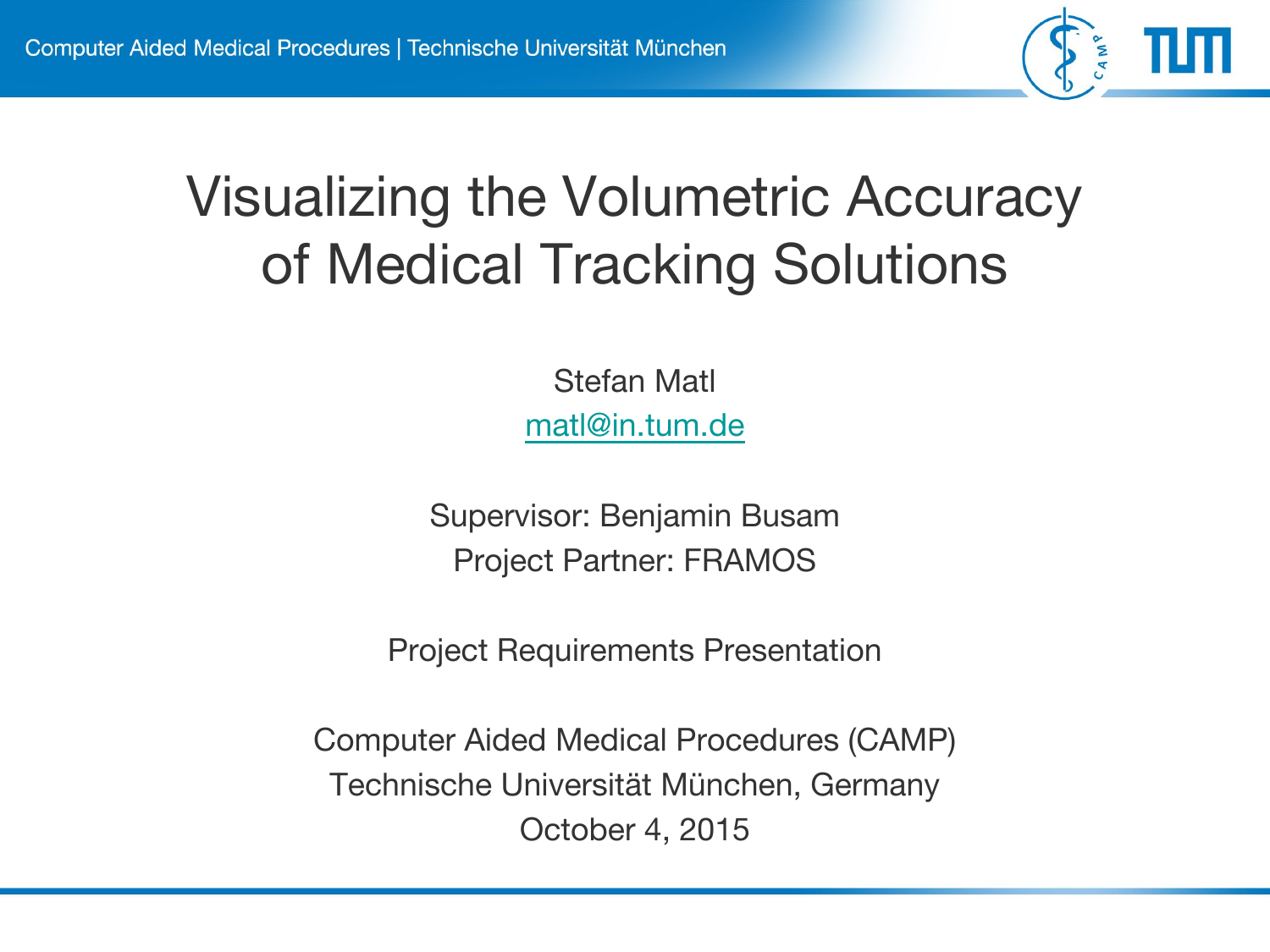### **Overview**

- Project Proposal
	- Background and Motivation
	- Problem Statement
	- Stakeholder
- Project Plan
	- Requirements and Specifications
	- Tasks and Subtasks
	- Work Packages and Milestones

CAMP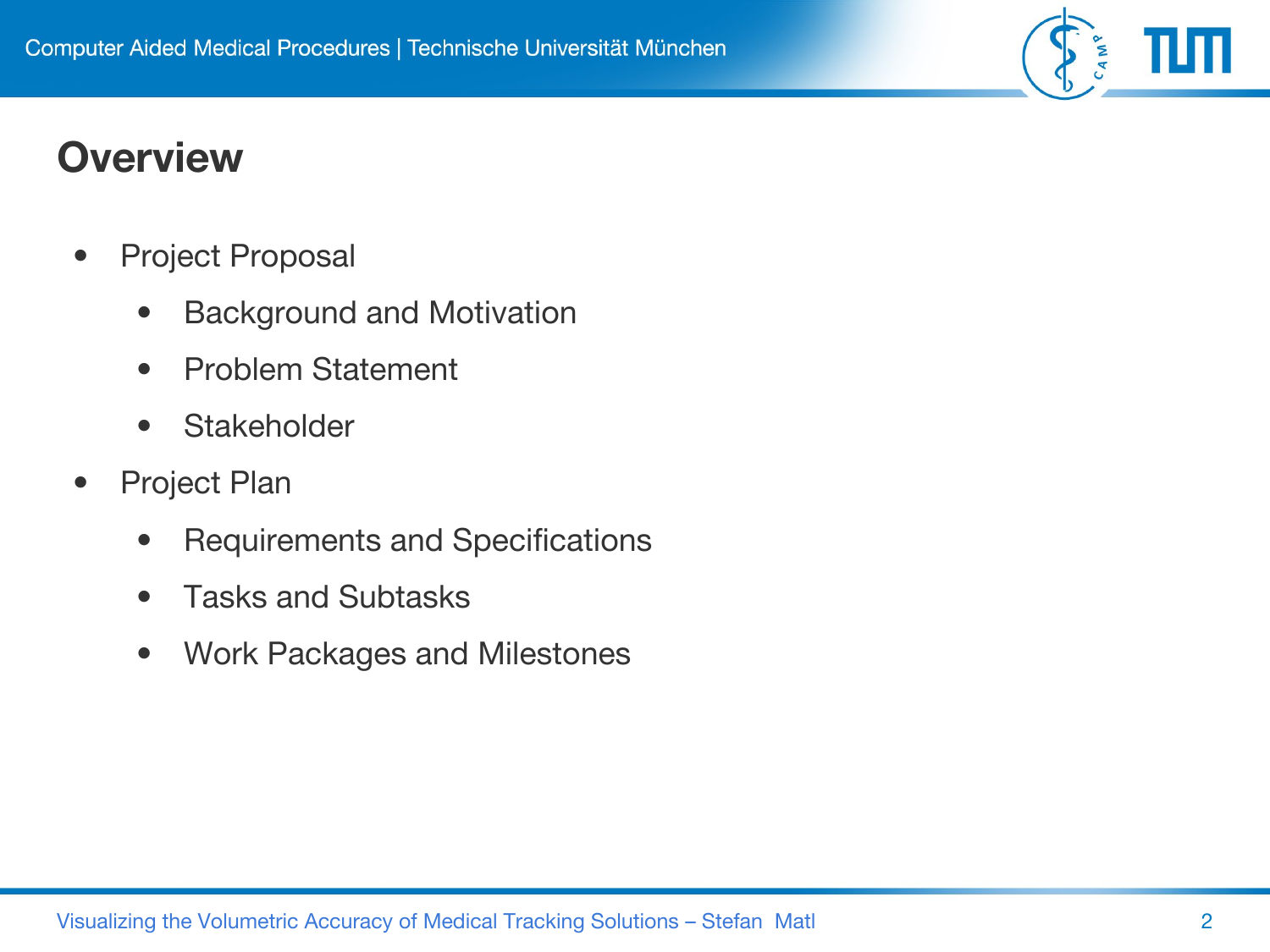

## **Background and Motivation**

- Computer aided medical procedures
	- Accurate position and orientation information in real-time
	- Different system
	- Spatial accuracy unknown





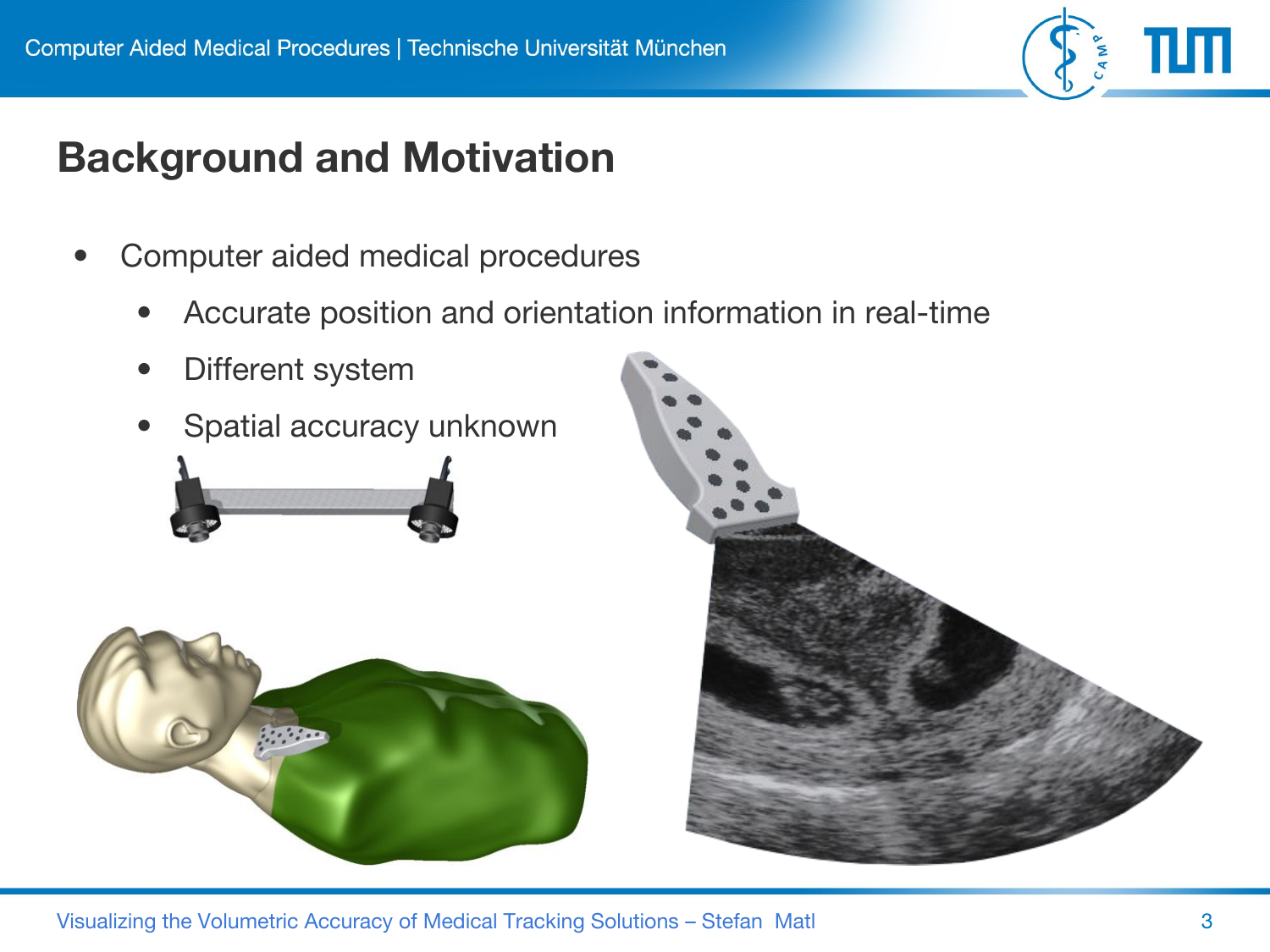

### **Problem Statement**

• Visualizing the volumetric accuracy using an interactive GUI

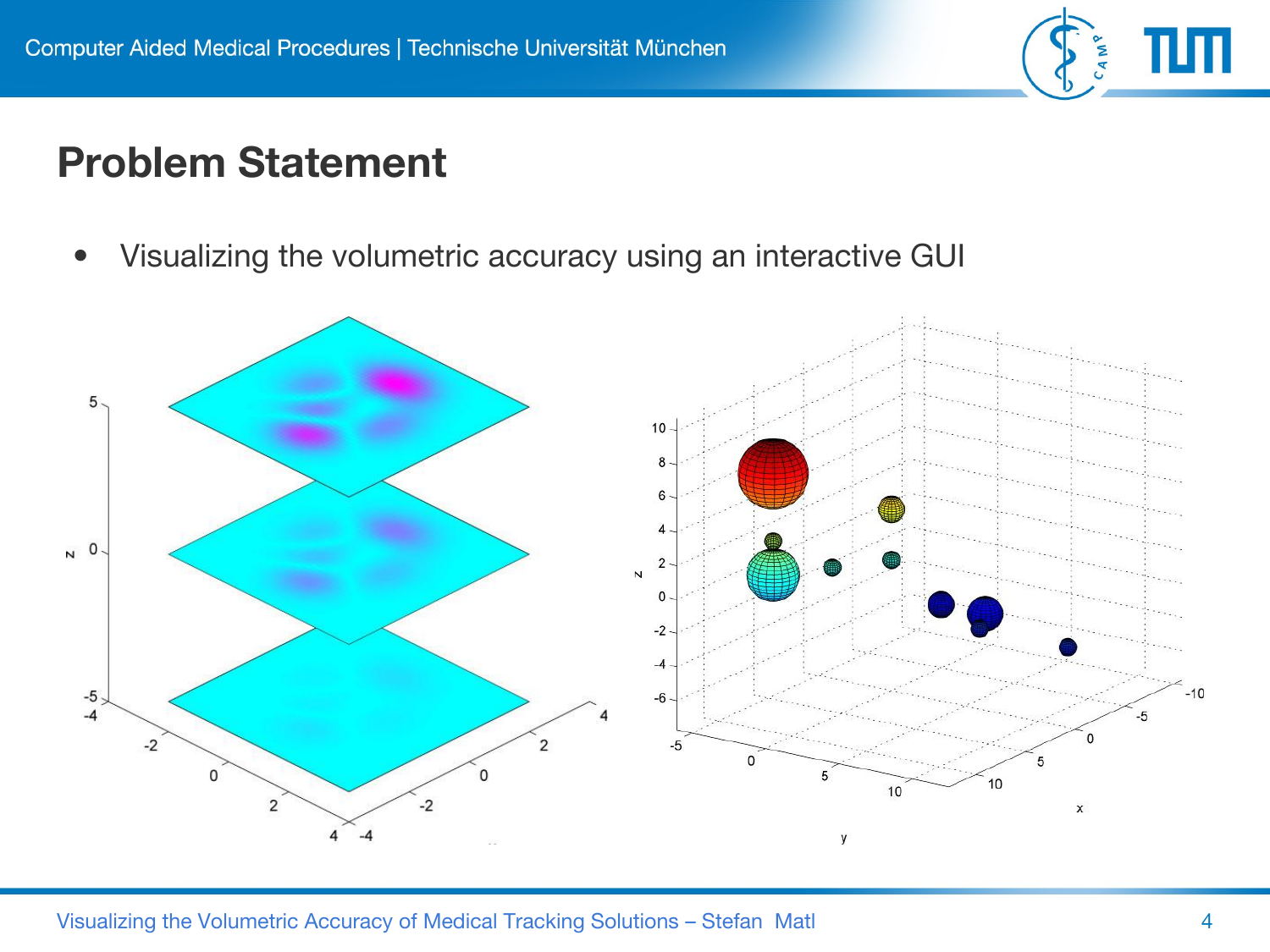

### **Stakeholders**

- Project partner
	- FRAMOS<sup>[1]</sup>
	- $\bullet$  IFL $^{[2]}$
- **Supervisor** 
	- Benjamin Busam
- Project Manager
	- Stefan Matl



- [1] <https://www.framos.com/> (November 1, 2015)
- [2] <http://campar.in.tum.de/Chair/IFL>(November 1, 2015)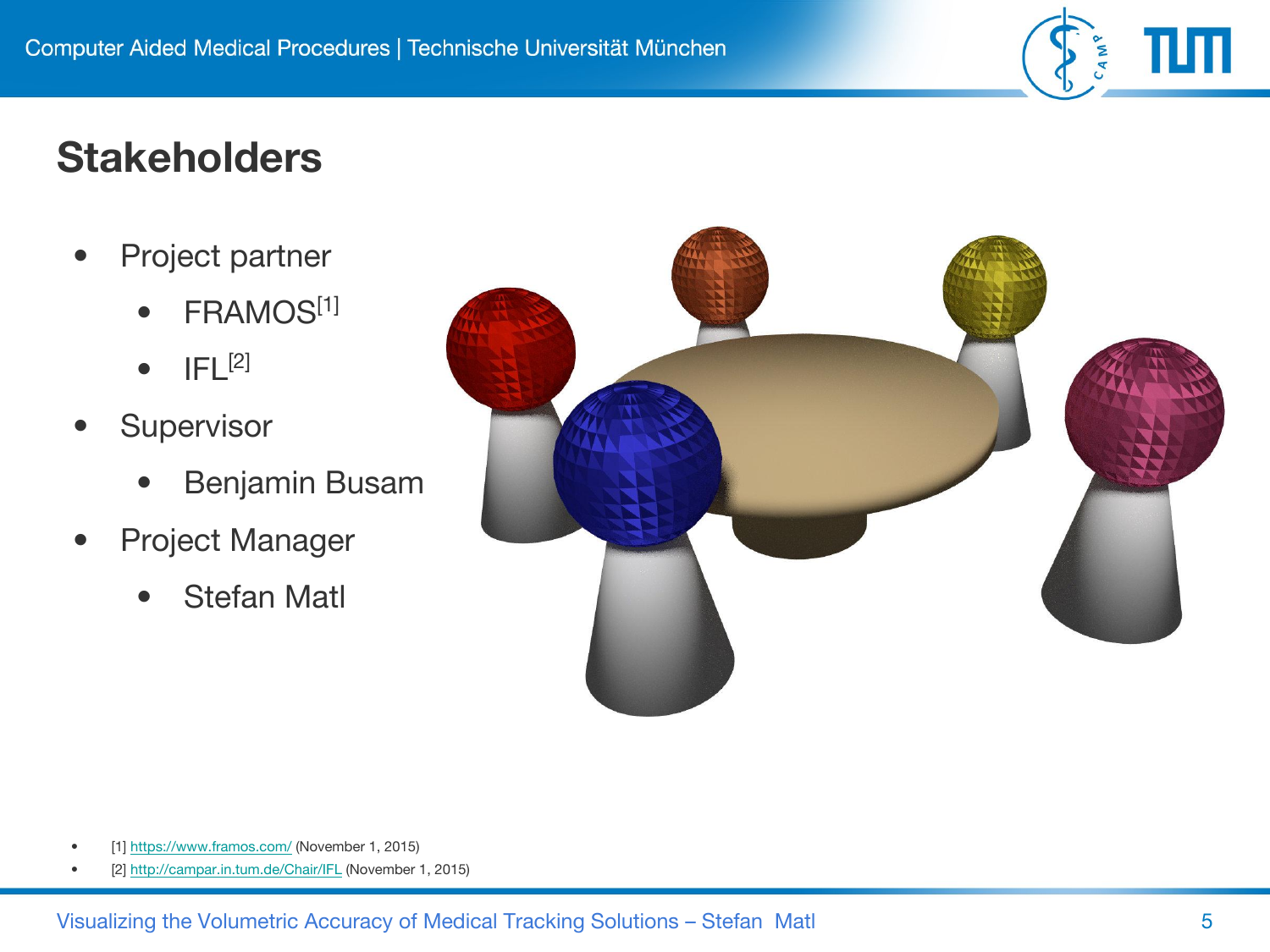

## **Requirements and Specifications**

- Visualization
	- Differentiate tracking error and system accuracy
	- Additional reference points or (medical) devices
	- Offer different visualizations
- GUI
	- **Interactive**
	- Real-time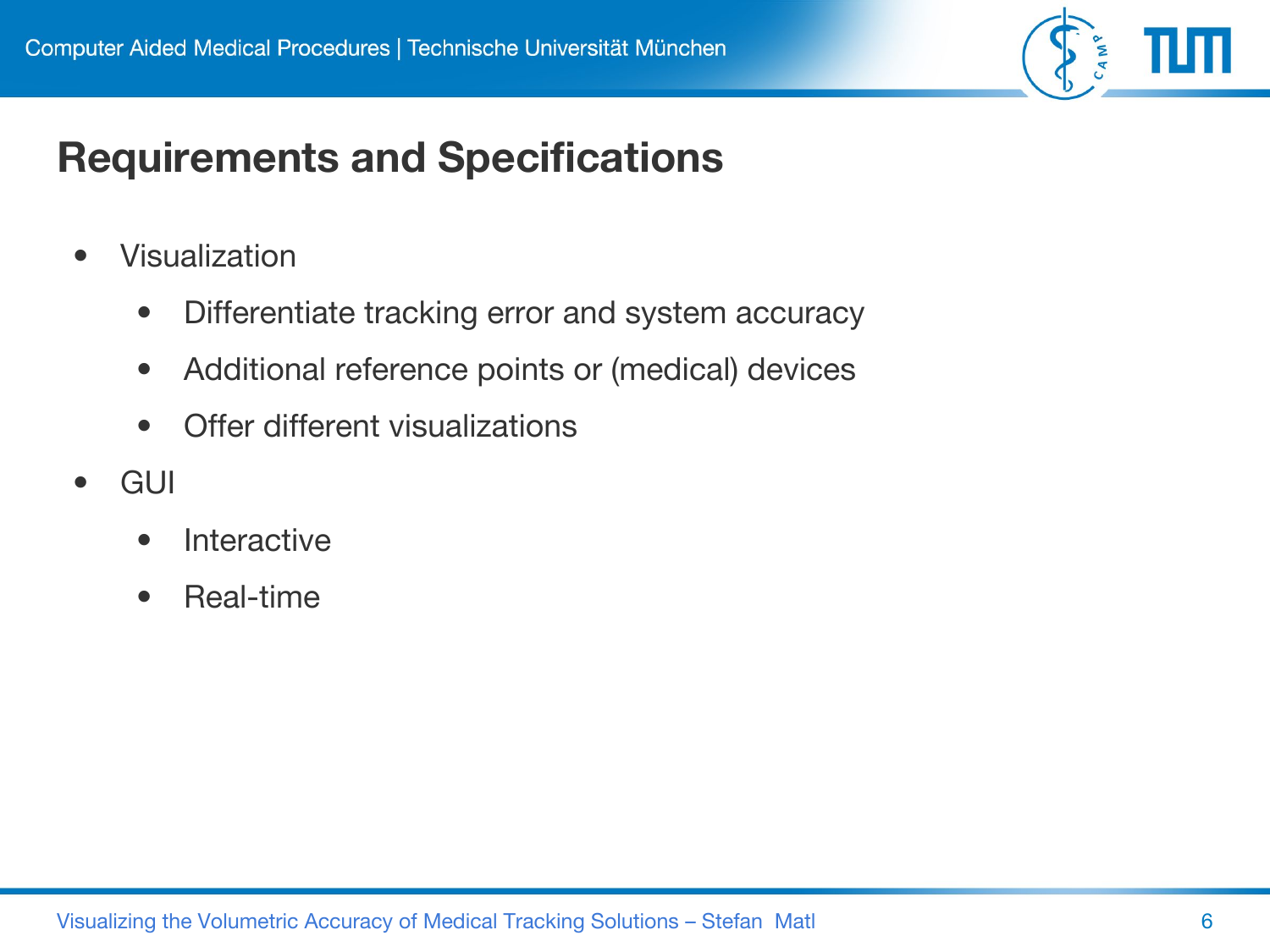

## **Tasks and Subtasks**

- Camera calibration<sup>[1, 2]</sup>
- Collect data with camera
- Visualize data
- Combine visualization with real-time acquisition
- Analyse FRAMOS Optical Tracking System<sup>[3]</sup>
- Tests / Verification
- Documentation / Report



- [1] Zhang, Zhengyou. "A flexible new technique for camera calibration." *Pattern Analysis and Machine Intelligence, IEEE Transactions on* 22.11 (2000): 1330-1334.
- [2] Sun, Wei, and Jeremy R. Cooperstock. "Requirements for camera calibration: Must accuracy come with a high price?." *Application of Computer Vision, 2005. WACV/MOTIONS'05 Volume 1. Seventh IEEE Workshops on*. Vol. 1. IEEE, 2005.
- [3] [https://www.framos.com/fileadmin/media/pdf/news/2015/FRAMOS\\_OTS/framos-ots\\_flyer\\_engl.pdf](https://www.framos.com/fileadmin/media/pdf/news/2015/FRAMOS_OTS/framos-ots_flyer_engl.pdf) (November 1, 2015)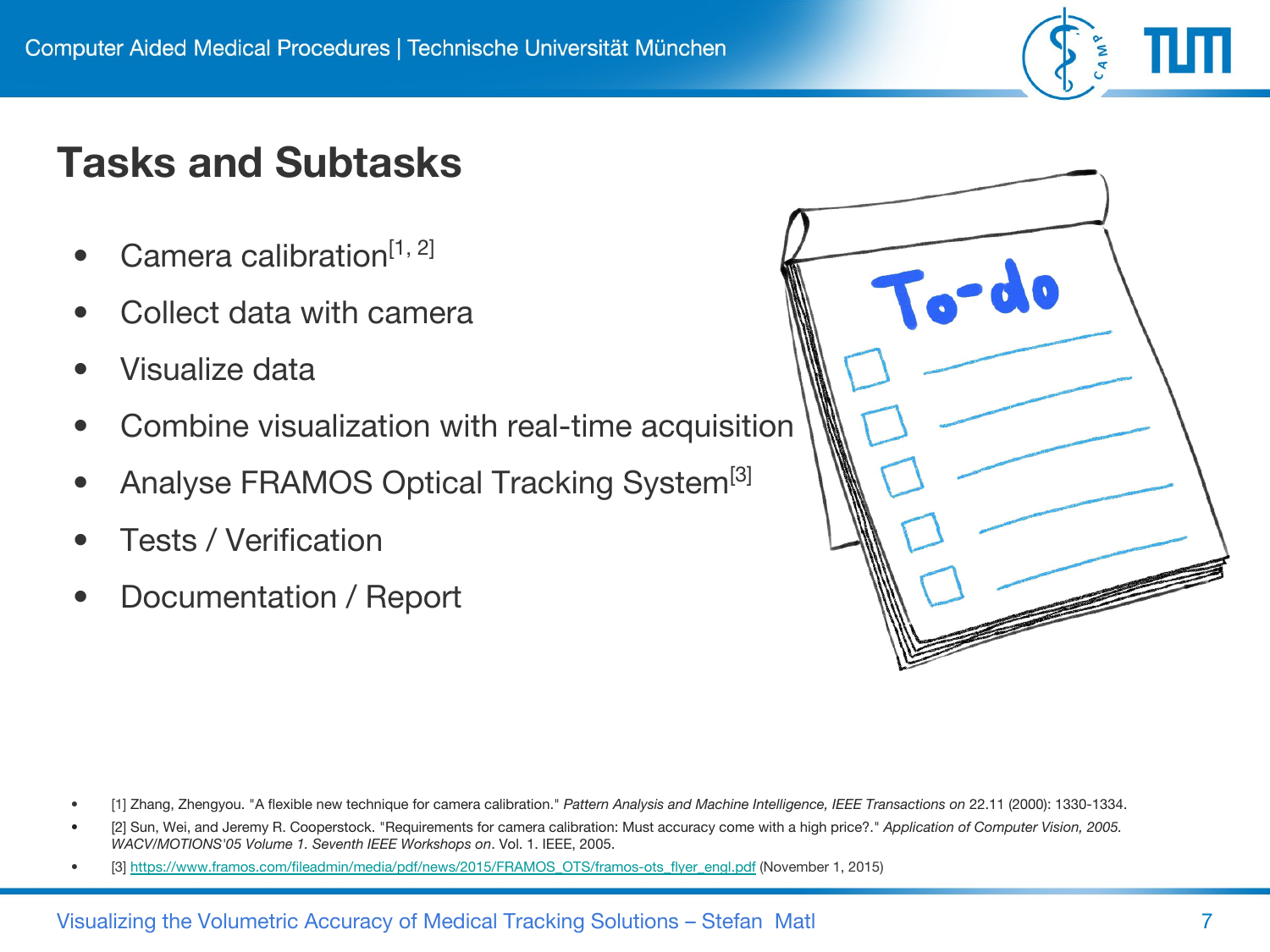

#### **Work Packages and Milestones**

• Gantt Chart<sup>[1]</sup>



• [1] created with Google Sheets